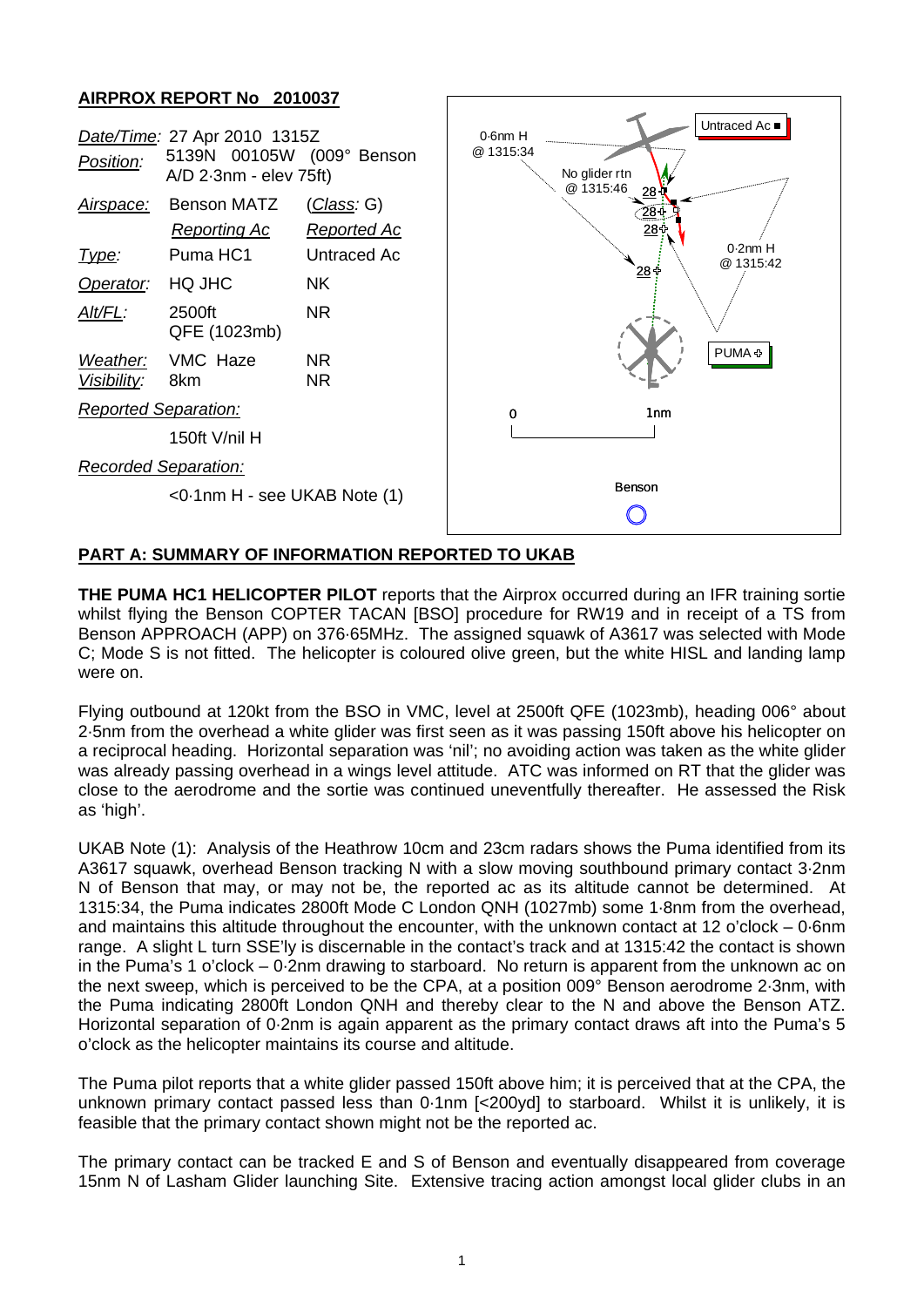effort to identify the reported ac proved fruitless. Consequently the identity of the reported ac that may, or may not be, a glider remains unknown.

**BENSON DIRECTOR (DIR)** reports he was Mentor to a controller under training who had been on consul for about 1hour when the Airprox occurred. The trainee was not busy; he had worked only 2 ac during this training session, one at a time, and the workload was low with only one ac under an ATS when the Airprox occurred.

The trainee controlled well, calling any traffic displayed correctly and in good time. The Puma pilot was under his own navigation with a TS at 2500ft QFE, when he reported that whilst leaving the TACAN he had seen a glider 200ft above him. The trainee informed the Puma crew that the ac was not visible on radar as they were working 'SSR only', the pilot having been made aware of this and that it was a 'reduced' service on first contact. Nothing in the pilot's voice caused him concern over how close the ac were to each other. Apart from informing the Supervisor that there was a glider within the MATZ the event didn't prompt much reaction. The Puma pilot did not report the Airprox at the time on RT.

**THE BENSON ATC SUPERVISOR** reports that the Watchman ASR was OOS and the Airprox occurred on a relatively quiet day whilst operating in CC BLU/WHT weather conditions. Working SSR only, they had no idea of the scale of non-transponder equipped ac in the vicinity. The trainee DIR on console was competent and the DIR mentor very experienced. As stated by the controller, the tone of the Puma pilot's voice did not cause any concern and ATC was unaware he was filing an Airprox against the glider before the shift finished. This was yet another incident caused by a lack of TI due to a lack of primary radar.

**HQ AIR BM ATM SAFETY MANAGEMENT** reports that this Airprox occurred whilst Benson ATC was degraded due to the loss of their primary Watchman ASR; all radar services were being provided with secondary radar – SSR - only. The Puma crew was being provided with a reduced TS at the time of the incident and because the glider was not operating SSR the controller was unable to see it on the 'SSR only' radar display. The controller acted in accordance with the spirit of TS, with reduced capability due to the unserviceability of the primary ASR.

UKAB Note (2): The UK AIP at ENR 2-2-2-1, promulgates the dimensions of the Benson ATZ as a Circle radius of radius 2 nm centred on longest notified RW01/19, active H24, from the surface to 2000ft above the aerodrome elevation of 226ft.

UKAB Note (3): At 1300:49, DIR advised the Puma crew*"…identified, traffic service reduced service S-S-R only",* which was acknowledged. At 1315:39, DIR reported TI on an unrelated ac *"..traffic right 1o'clock 6 miles crossing right-left 6 hundred feet above"*. Visual contact was acknowledged by the crew 8sec later, who then added at 1316:04, *"..that traffic was a glider reciprocal heading directly above us."* DIR responded at 1316:13 that this was *"..unlikely I can see that traffic SSR only, traffic I'm calling to you is now* [the unrelated ac] *right, 1 o'clock 3 miles crossing right left 5 hundred feet above…working…zone..".* Following the warning from the Puma crew about the glider, DIR queried whether it was above or below, whereupon the Puma crew responded that *"..it was above us by approximately 2-0-0 feet."*

**THE PUMA HC1 HELICOPTER PILOT'S STATION** comments that the lack of primary radar must be considered to be a contributory factor. As the crew was flying under simulated IF conditions the PF would have been operating under an IF visor, with the PNF's attention divided between the instruments and lookout. The crewman's ability to lookout would be affected by his position in the ac.

A NOTAM had been issued that the ASR was out-of-service and unit aircrew had been briefed as to the dangers of operating in the vicinity of Benson during this period.

**HQ JHC** comments that this is a further example (see Airprox 2010 045 and 2010 030) of the difficulties of operating in the vicinity of the Benson ATZ, without a serviceable primary radar. It is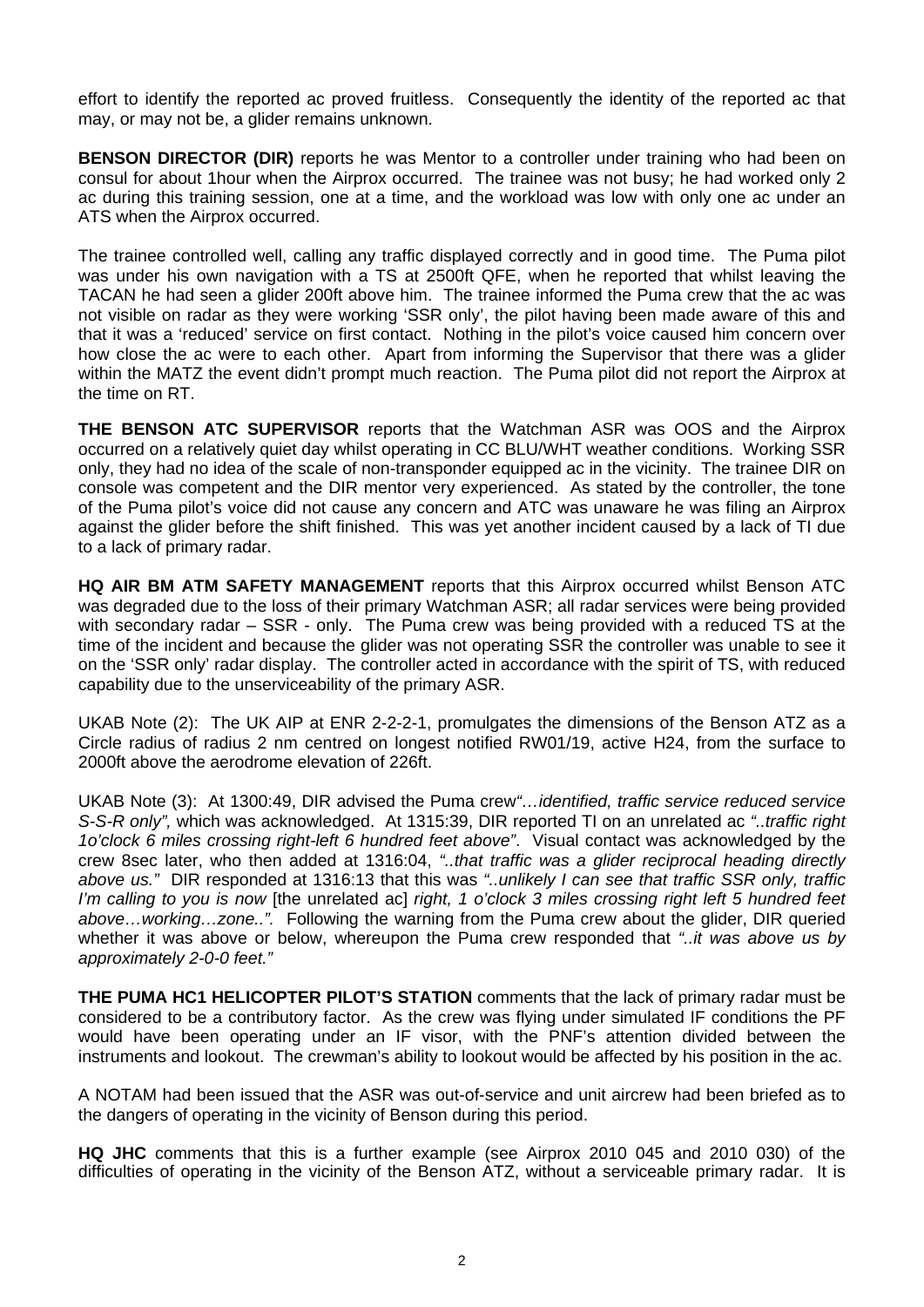recognised that the crew was flying under simulated IF conditions with one pilot being under an IF visor, which would have reduced the overall quality of the lookout.

It is surprising that the crew did not indicate their intention to file an Airprox at the time, considering that they assessed the Risk of collision as 'high'. JHC crews will be reminded of the need to indicate their intention to file an Airprox at the time of the occurrence, in order to capture time-critical evidence. They will also be reminded that they can file an Airprox and then subsequently withdraw it if necessary, once further information has been established.

## **PART B: SUMMARY OF THE BOARD'S DISCUSSIONS**

Information available included a report from the Puma pilot, a transcript of the relevant RT frequency, radar video recordings, reports from the air traffic controllers involved and reports from the appropriate ATC and operating authorities.

It was unfortunate that the reported ac had not been traced and, without the reported pilot's account, the Board's assessment was inevitably incomplete. The speed and the observed track of the unknown contact shown on the radar recording suggested to some Members that it might well have been a powered glider, which could look virtually identical to a conventional glider when viewed from the Puma pilot's perspective below it.

It was evident that this Airprox occurred above the Benson ATZ, but a pilot Member with considerable gliding experience suggested it was unlikely that a glider pilot, with no additional lift from a thermal en-route, would continue to descend towards the ATZ. This reinforced the Board's view that the aircraft had been a powered glider. The MAA Advisor highlighted that there had been a number of occurrences, involving gliders and powered ac, where ac had remained outside the ATZ but flown through the concomitant MATZ - as here. Outside the embedded ATZ, the observation of MATZ procedures is not compulsory for civil pilots. Nevertheless a MATZ Penetration Service is available from military ATSUs to ac flown by civilian pilots for the increased protection of those who wish to fly through this airspace. Guidance for civilian pilots about MATZ penetrations is contained in the AIP (currently ENR 2-2-3-1 dated 11 Feb 2010) and in the Board's view, good airmanship would dictate observance of those procedures.

In the light of this and a number of similar incidents, some Members of the Board considered it to be unfortunate that glider pilots do not communicate more with military ATSUs; the more that ATC knew about ac in the vicinity, the safer for all and the quality of TI correspondingly better. A CAT pilot Member with considerable gliding experience explained that many gliders are not fitted with RT and, even if they are, not all pilots will have an RT licence. He also suggested that, in his experience, the response from some ATSUs was not always helpful, and hence glider pilots' apparent reluctance to communicate. Nevertheless the BGA Member stressed the importance of talking to the respective ATSU where feasible. However, ATC was also handicapped here by a major long-term unserviceability. It was plain that with the ASR out-of-service and no supporting SSR data, DIR was unable to provide any TI about the unknown ac to the Puma pilot at all. As highlighted by the Command, this was yet another Airprox illustrating the difficulties of providing an ATS in Class G airspace without a primary ASR.

Whilst some Members believed that there was sufficient information available on which to base a conclusion as to Cause and Risk, others considered that without a report from the untraced pilot, much was merely speculation. One Member suggested this Airprox was the result of the untraced pilot's poor airmanship in penetrating the Benson MATZ without calling ATC, but others recognised this was unsound as the unknown ac might not have been fitted with RT, the pilot might not have had a RT licence and civilian pilots are legitimately entitled to do so. Furthermore, it was not at all clear if the unknown contact visible on the Heathrow Radar was the ac seen by the Puma pilot. Members suggested that a descending glider pilot was unlikely to overfly the Puma at the separation reported here of 150ft if he had seen it in time to afford it greater separation. Another possibility was that if the unknown contact was indeed the ac seen by the Puma pilot, it seems he might have turned L to try